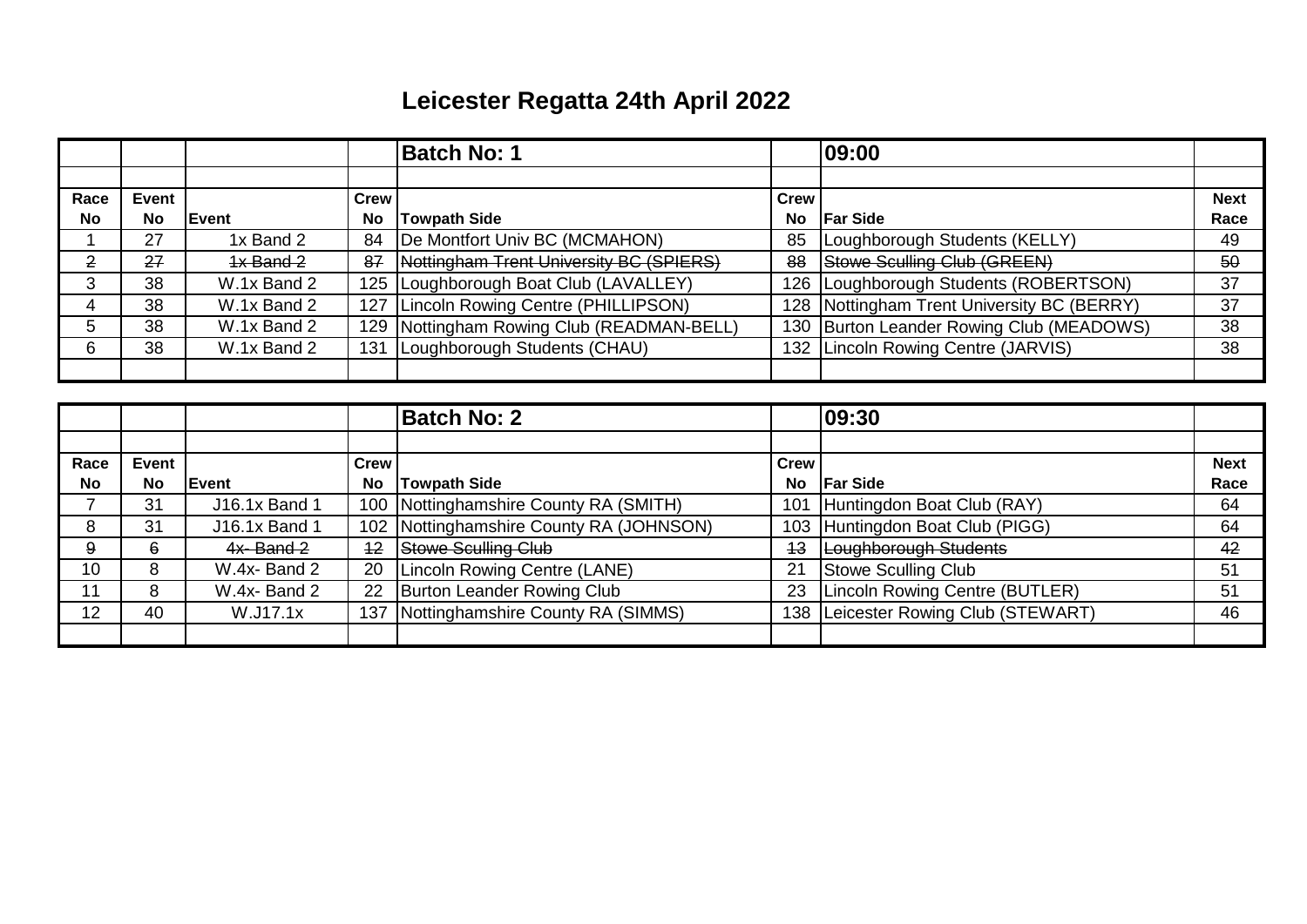|           |           |               |      | <b>Batch No: 3</b>                       |             | 10:00                             |             |
|-----------|-----------|---------------|------|------------------------------------------|-------------|-----------------------------------|-------------|
|           |           |               |      |                                          |             |                                   |             |
| Race      | Event     |               | Crew |                                          | <b>Crew</b> |                                   | <b>Next</b> |
| <b>No</b> | <b>No</b> | Event         | No   | <b>Towpath Side</b>                      | No          | <b>Far Side</b>                   | Race        |
| 13        | 26        | 1x Band 1     | 80   | Nottingham Trent University BC (AUBREY)  | 81          | Nottingham Rowing Club (BRISTOT)  | 69          |
| 14        | 26        | 1x Band 1     |      | 82   Derwent Rowing Club (PLASTOW)       | 83          | Loughborough Students (KIEL)      | 69          |
| 15        | 32        | J16.1x Band 2 |      | 104 Trent Rowing Club (FORBES)           | 105         | Trent Rowing Club (HADLEY)        | F           |
| 16        | 36        | MasF/G.1x     |      | 118 Chesterton Rowing Club (WOODHAM) (F) | 119         | Newark Rowing Club (PRICE) (F)    | 78          |
| 17        | 36        | MasF/G.1x     |      | 120   Derwent Rowing Club (HANCOCK) (G)  | 121         | Stowe Sculling Club (RUDKIN) (F)  | 78          |
| 18        | 24        | W.J13.2x      | 73   | Nottingham and Union RC (GIBSON)         | 74          | <b>Trent Rowing Club</b>          | 67          |
| 19        | 24        | W.J13.2x      | 75   | Nottingham and Union RC (WALLER)         | 76          | Nottingham and Union RC (HARDMAN) | 67          |
|           |           |               |      |                                          |             |                                   |             |

|           |           |               |             | <b>Batch No: 4</b>                       |             | 10:30                                     |             |
|-----------|-----------|---------------|-------------|------------------------------------------|-------------|-------------------------------------------|-------------|
|           |           |               |             |                                          |             |                                           |             |
| Race      | Event     |               | <b>Crew</b> |                                          | <b>Crew</b> |                                           | <b>Next</b> |
| <b>No</b> | <b>No</b> | Event         | No          | <b>Towpath Side</b>                      | <b>No</b>   | <b>Far Side</b>                           | Race        |
| 20        | 16        | MasD/E.2x     | 46          | Burton Leander Rowing Club (KIRBY) (E)   | 47          | Loughborough Boat Club (D)                | 70          |
| 21        | 16        | MasD/E.2x     | 48          | Burton Leander Rowing Club (HAYWOOD) (E) | 49          | Nottingham Rowing Club (D)                | 70          |
| 22        | 19        | W.2x Band 2   | 55          | Lincoln Rowing Centre (ALDER)            | 56          | Lincoln Rowing Centre (PHILLIPS)          | 65          |
| 23        | 19        | W.2x Band 2   | 57          | Burton Leander Rowing Club               | 58          | Leicester Rowing Club (WINTON)            | 65          |
| 24        | 49        | $W.2x$ Band 2 | 59          | <b>Stowe Sculling Club (HINES)</b>       | 60          | Stowe Sculling Club (BETTANY)             | 66          |
| 25        | 33        | J15.1x        | 107         | Nottinghamshire County RA (KNIGHTON)     | 108         | Huntingdon Boat Club (WAJDA)              | 60          |
| 26        | 10        | $W.2 -$       | 26          | Nottingham Trent University BC (WILSON)  | 27          | Nottingham Trent University BC (RATCLIFF) | 73          |
|           |           |               |             |                                          |             |                                           |             |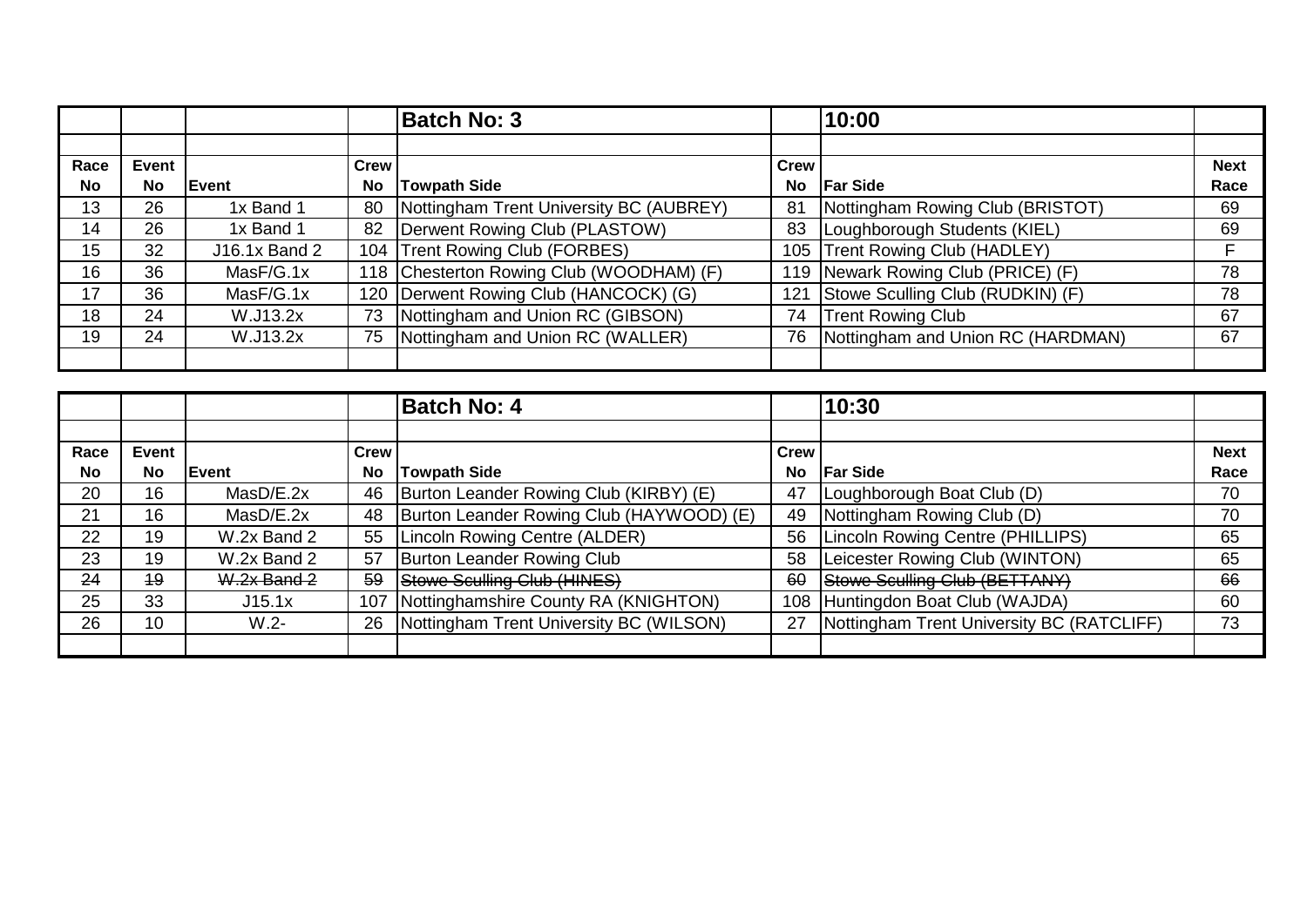|           |           |        |             | <b>Batch No: 5</b>                      |             | 11:00                                   |             |
|-----------|-----------|--------|-------------|-----------------------------------------|-------------|-----------------------------------------|-------------|
|           |           |        |             |                                         |             |                                         |             |
| Race      | Event     |        | <b>Crew</b> |                                         | <b>Crew</b> |                                         | <b>Next</b> |
| <b>No</b> | <b>No</b> | Event  | <b>No</b>   | <b>Towpath Side</b>                     | No          | <b>Far Side</b>                         | Race        |
| 27        | 28        | J18.1x | 90          | Leicester Rowing Club (BRADSHAW)        | 91          | Leicester Rowing Club (SHERMAN)         | 62          |
| 28        | 28        | J18.1x | 92          | Nottinghamshire County RA (KNIGHTON)    | 93          | Derwent Rowing Club (ALLEN)             | 62          |
| 29        | 11        | 2x     | 29          | Nottingham Trent University BC (AUBREY) | 30          | De Montfort Univ BC                     | 56          |
| 30        | 11        | 2x     | 31          | Stowe Sculling Club                     | 32          | Nottingham Trent University BC (BRIGGS) | 56          |
| 31        | 11        | 2x     | 33          | <b>Lincoln Rowing Centre</b>            | 34          | Nottingham Rowing Club                  | 57          |
| 32        | 43        | J16.2x | 38          | <b>Stowe Sculling Club</b>              | 39          | Huntingdon Boat Club                    | 76          |
| 33        | 34        | J13.1x |             | 112 Huntingdon Boat Club (GRANT)        |             | 113 Nottingham and Union RC (FINDLAY)   | 81          |
|           |           |        |             |                                         |             |                                         |             |

|           |              |             |           | <b>Batch No: 6</b>                |             | 11:30                                  |             |
|-----------|--------------|-------------|-----------|-----------------------------------|-------------|----------------------------------------|-------------|
|           |              |             |           |                                   |             |                                        |             |
| Race      | <b>Event</b> |             | Crew      |                                   | <b>Crew</b> |                                        | <b>Next</b> |
| <b>No</b> | <b>No</b>    | Event       | <b>No</b> | <b>Towpath Side</b>               | <b>No</b>   | <b>Far Side</b>                        | Race        |
| 34        | 25           | Mx.2x       | 77        | Derwent Rowing Club               | 78          | Loughborough Boat Club                 | 84          |
| 35        | 39           | W.J18.1x    |           | 133 Stowe Sculling Club (BETTANY) |             | 134 Nottingham Rowing Club (FERGUSSON) | 79          |
| 36        | 39           | W.J18.1x    |           | 135 Leicester Rowing Club (LYONS) |             | 136   Leicester Rowing Club (GOUGH)    | 79          |
| 37        | 38           | W.1x Band 2 |           | Winner Race 3                     |             | Winner Race 4                          | 86          |
| 38        | 38           | W.1x Band 2 |           | Winner Race 5                     |             | Winner Race 6                          | 86          |
| 39        | 23           | W.J14.2x    | 69        | Nottingham and Union RC           | 70          | Derwent Rowing Club                    | 80          |
| 40        | 23           | W.J14.2x    | 71        | Huntingdon Boat Club              | 72          | Leicester Rowing Club                  | 80          |
|           |              |             |           |                                   |             |                                        |             |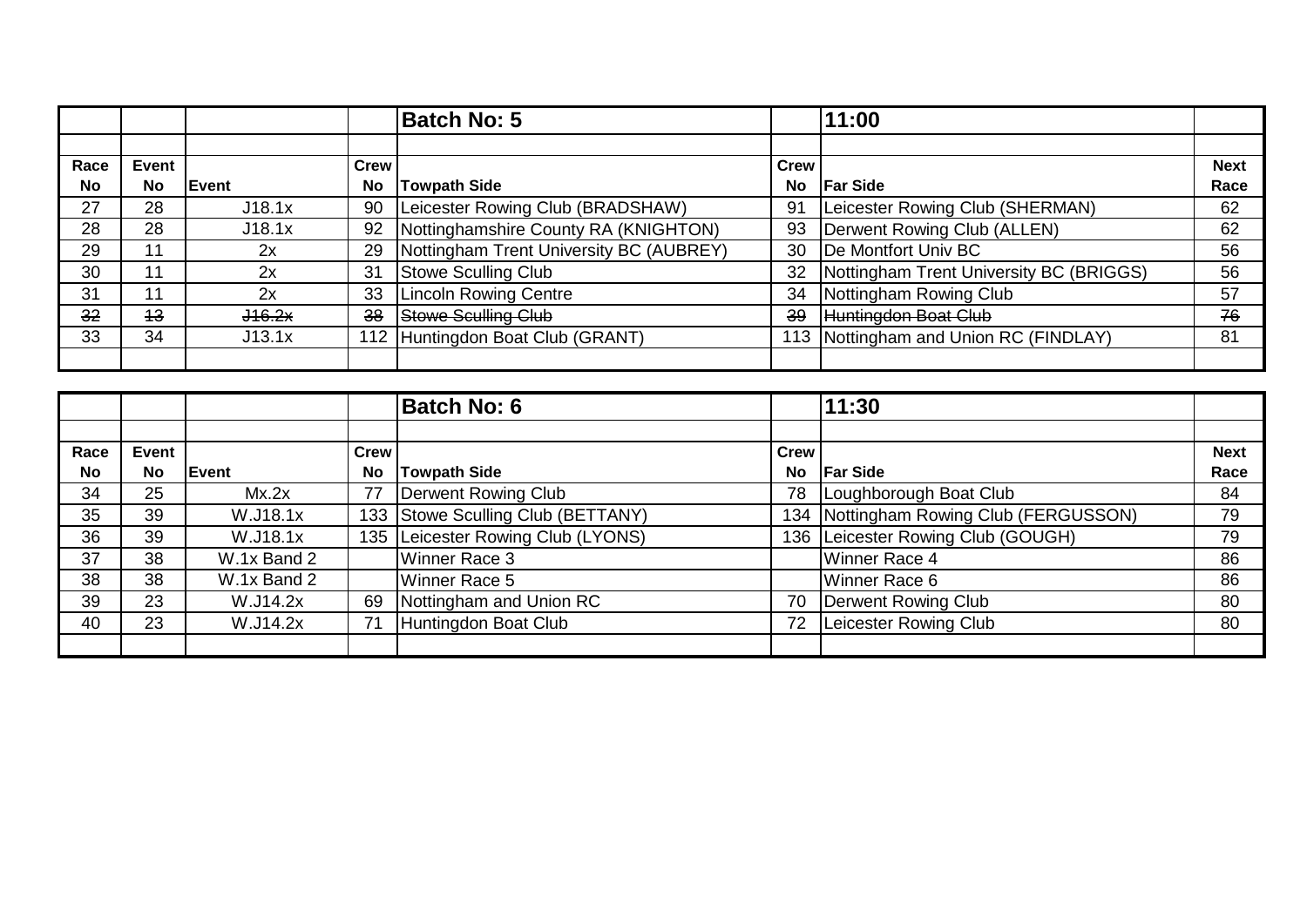|           |              |                |                 | <b>Batch No: 7</b>                        |             | 12:00                                   |             |
|-----------|--------------|----------------|-----------------|-------------------------------------------|-------------|-----------------------------------------|-------------|
|           |              |                |                 |                                           |             |                                         |             |
| Race      | <b>Event</b> |                | Crew            |                                           | <b>Crew</b> |                                         | <b>Next</b> |
| <b>No</b> | <b>No</b>    | <b>I</b> Event | No              | <b>Towpath Side</b>                       | No          | <b>Far Side</b>                         | Race        |
| 41        | 5            | 4x-Band 1      | 9               | Nottingham Rowing Club                    | 10          | De Montfort Univ BC                     | 83          |
| 42        | 6            | 4x-Band 2      | 13              | Loughborough Students                     | 14          | <b>Lincoln Rowing Centre</b>            | 89          |
| 43        | 6            | 4x-Band 2      | 15 <sub>1</sub> | Leicester Rowing Club                     | 16          | De Montfort Univ BC                     | 89          |
| 44        | 35           | MasB/C.1x      |                 | 115 Newark Rowing Club (PRICE) (C)        |             | 116 Trentham Boat Club (WARRINGTON) (B) | 95          |
| 45        | 30           | J17.1x Band 2  | 97              | Leicester Rowing Club (BROWN)             | 98          | Huntingdon Boat Club (MANCHETT)         | 91          |
| 46        | 40           | W.J17.1x       |                 | Winner Race 12                            |             | 139   Derwent Rowing Club (TAYLOR)      | 92          |
| 47        | 40           | W.J17.1x       |                 | 140   Nottinghamshire County RA (ABRAHAM) | 141         | Derwent Rowing Club (SHAKESPEARE)       | 92          |
|           |              |                |                 |                                           |             |                                         |             |

|           |           |             |           | <b>Batch No: 8</b>                      |             | 12:30                                   |             |
|-----------|-----------|-------------|-----------|-----------------------------------------|-------------|-----------------------------------------|-------------|
|           |           |             |           |                                         |             |                                         |             |
| Race      | Event     |             | Crew      |                                         | <b>Crew</b> |                                         | <b>Next</b> |
| <b>No</b> | <b>No</b> | lEvent      | <b>No</b> | <b>Towpath Side</b>                     | No.         | <b>Far Side</b>                         | Race        |
| 48        | 37        | W.1x Band 1 |           | 122 Nottinghamshire County RA (BELL)    |             | 124   Nottingham Rowing Club (COOPER)   | F           |
| 49        | 27        | 1x Band 2   |           | Winner Race 1                           | 86          | Nottingham Trent University BC (WALTON) | 101         |
| 50        | 27        | 1x Band 2   | 87        | Nottingham Trent University BC (SPIERS) | 89          | Derwent Rowing Club (ELLERSHAW)         | 101         |
| 51        | 8         | W.4x-Band 2 |           | Winner Race 10                          |             | Winner Race 11                          | F           |
| 52        | 14        | J15.2x      | 41        | Huntingdon Boat Club                    | 42          | Leicester Rowing Club                   | E.          |
| 53        | 15        | J14.2x      | 43        | Huntingdon Boat Club                    | 44          | Stowe Sculling Club (LEWIS)             | 93          |
| 107       | 15        | J14.2x      | 45        | Nottingham and Union RC                 | 151         | Stowe Sculling Club (NEWMAN)            | 93          |
| 54        | 44        | W.J12.1x    |           | 148 Trent Rowing Club (ATKIN)           |             | 149 Trent Rowing Club (WALKER)          | 94          |
|           |           |             |           |                                         |             |                                         |             |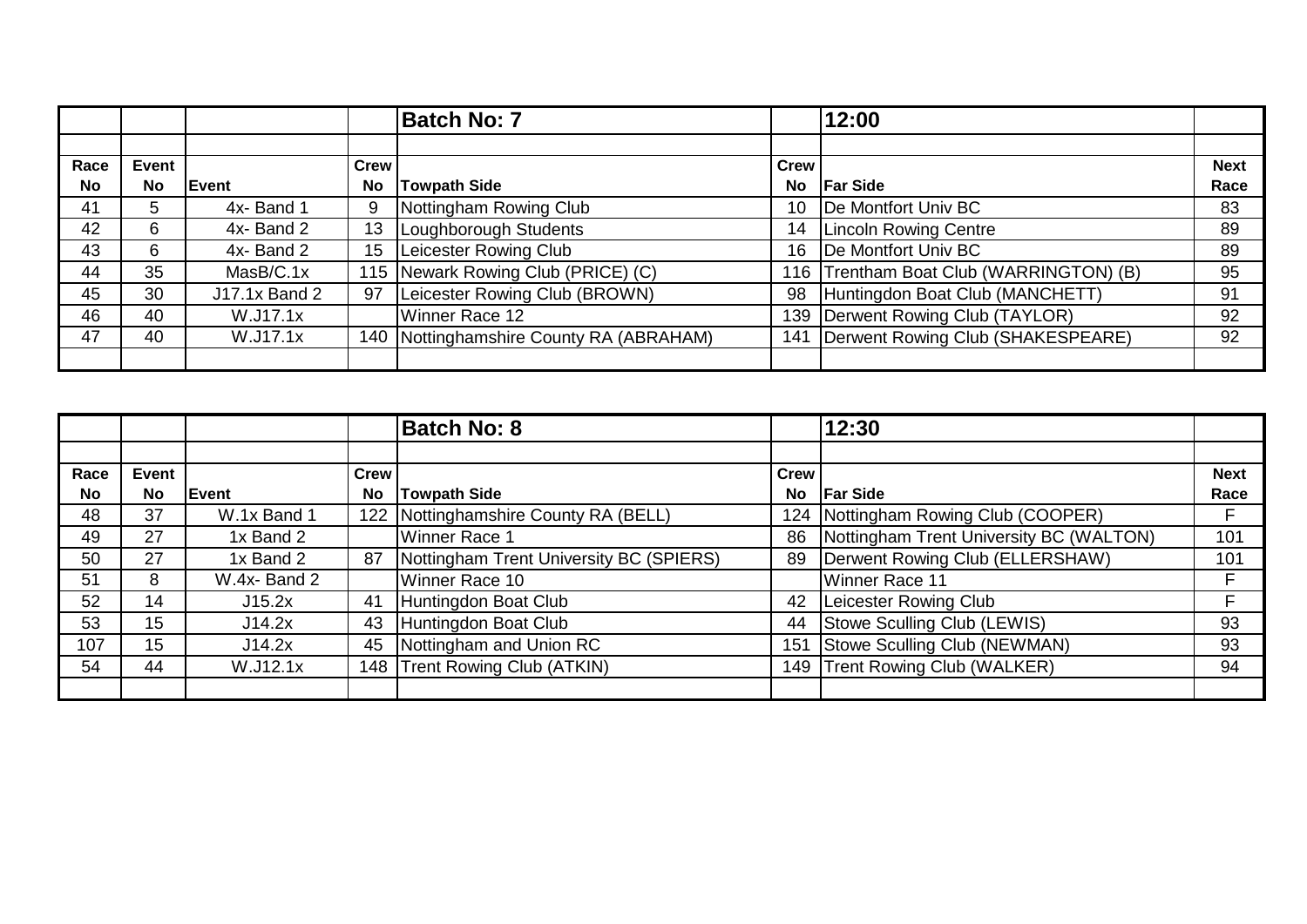|           |       |                      |             | <b>Batch No: 9</b>                 |             | 13:30                               |             |
|-----------|-------|----------------------|-------------|------------------------------------|-------------|-------------------------------------|-------------|
|           |       |                      |             |                                    |             |                                     |             |
| Race      | Event |                      | <b>Crew</b> |                                    | <b>Crew</b> |                                     | <b>Next</b> |
| <b>No</b> | No    | Event                | No          | Towpath Side                       | No          | <b>Far Side</b>                     | Race        |
| 55        |       | W.4x-Band 1          |             | Leicester / Loughborough           | 18          | Loughborough Students               | 106         |
| 56        | 11    | 2x                   |             | Winner Race 29                     |             | Winner Race 30                      | 90          |
| 57        | 11    | 2x                   |             | Winner Race 31                     | 35          | Loughborough Students               | 90          |
| 58        | 29    | <b>J17.1x Band 1</b> | 94          | Nottinghamshire County RA (EDGAR)  | 95          | Nottinghamshire County RA (BUTLER)  | 96          |
| 59        | 21    | W.J17.2x             | 64          | Burton Leander Rowing Club         | 65          | Nottingham Rowing Club              | 103         |
| 60        | 33    | J15.1x               |             | Winner Race 25                     | 109         | Burton Leander Rowing Club (EDKINS) | 105         |
| 61        | 33    | J15.1x               |             | 110   Derwent Rowing Club (WEBBER) |             | 111 Huntingdon Boat Club (O'KANE)   | 105         |
|           |       |                      |             |                                    |             |                                     |             |

|                   |                           |               |                   | <b>Batch No: 10</b>               |                          | 14:00                               |                     |
|-------------------|---------------------------|---------------|-------------------|-----------------------------------|--------------------------|-------------------------------------|---------------------|
| Race<br><b>No</b> | <b>Event</b><br><b>No</b> | Event         | Crew<br><b>No</b> | <b>Towpath Side</b>               | <b>Crew</b><br><b>No</b> | <b>Far Side</b>                     | <b>Next</b><br>Race |
| 62                | 28                        | J18.1x        |                   | Winner Race 27                    |                          | Winner Race 28                      | F                   |
| 63                | 18                        | W.2x Band 1   | 52                | Nottingham Rowing Club            | 53                       | <b>Lincoln Rowing Centre</b>        | 99                  |
| 64                | 31                        | J16.1x Band 1 |                   | Winner Race 7                     |                          | Winner Race 8                       | F                   |
| 65                | 19                        | W.2x Band 2   |                   | Winner Race 22                    |                          | Winner Race 23                      | 100                 |
| 66                | 19                        | W.2x Band 2   | 59                | Stowe Sculling Club (HINES)       | 61                       | Leicester Rowing Club (BALCIUNAITE) | 100                 |
| 67                | 24                        | W.J13.2x      |                   | Winner Race 18                    |                          | Winner Race 19                      | F                   |
| 68                | 42                        | W.J14.1x      |                   | 144 Leicester Rowing Club (GOUGH) | 145                      | Huntingdon Boat Club (RAY)          | F                   |
|                   |                           |               |                   |                                   |                          |                                     |                     |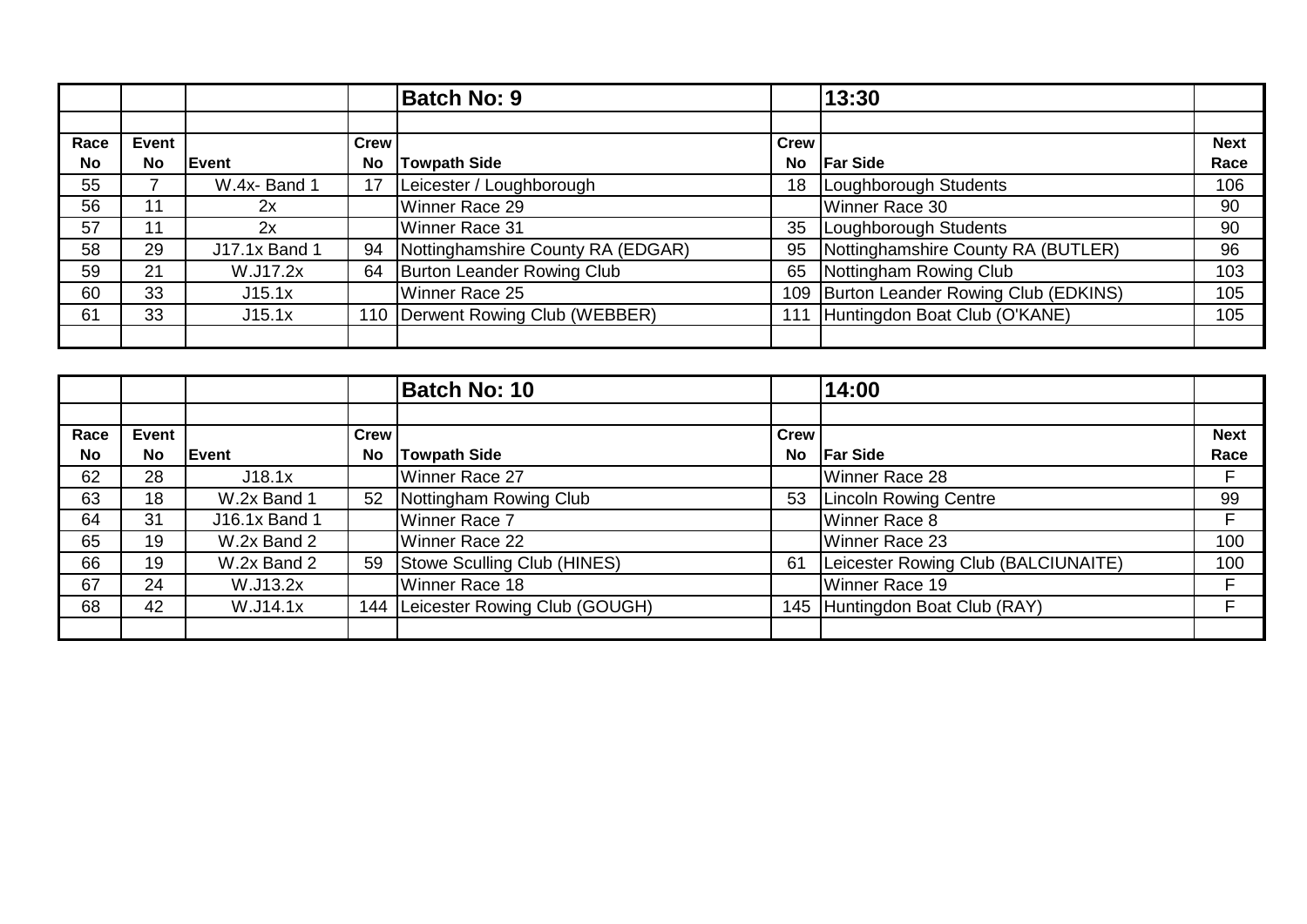|                   |                           |           |                   | <b>Batch No: 11</b>                |                          | 14:30                        |                     |
|-------------------|---------------------------|-----------|-------------------|------------------------------------|--------------------------|------------------------------|---------------------|
| Race<br><b>No</b> | <b>Event</b><br><b>No</b> | Event     | Crew<br><b>No</b> | <b>Towpath Side</b>                | <b>Crew</b><br><b>No</b> | <b>Far Side</b>              | <b>Next</b><br>Race |
| 69                | 26                        | 1x Band 1 |                   | Winner Race 13                     |                          | Winner Race 14               | E                   |
| 70                | 16                        | MasD/E.2x |                   | Winner Race 20                     |                          | Winner Race 21               | F                   |
| 71                | 12                        | J17.2x    | 36                | Stowe Sculling Club                | 37                       | Leicester Rowing Club        | Е                   |
| 72                | 41                        | W.J16.1x  |                   | 142 Huntingdon Boat Club (JACKSON) | 143                      | Trent Rowing Club (RUSSELL)  | E                   |
| 73                | 10                        | $W.2 -$   |                   | Winner Race 26                     | 28                       | <b>Lincoln Rowing Centre</b> | F                   |
| 74                |                           | $4+$      |                   | Stowe Sculling Club                |                          | Huntingdon Boat Club         | F                   |
| 75                | 4                         | $W.4x+$   |                   | Leicester Rowing Club              |                          | Devil's Elbow Rowing Club    | E                   |
|                   |                           |           |                   |                                    |                          |                              |                     |

|                   |                    |           |                          | <b>Batch No: 12</b>                  |                   | 15:00                                  |                     |
|-------------------|--------------------|-----------|--------------------------|--------------------------------------|-------------------|----------------------------------------|---------------------|
|                   |                    |           |                          |                                      |                   |                                        |                     |
| Race<br><b>No</b> | Event<br><b>No</b> | Event     | <b>Crew</b><br><b>No</b> | <b>Towpath Side</b>                  | <b>Crew</b><br>No | <b>Far Side</b>                        | <b>Next</b><br>Race |
|                   |                    |           |                          |                                      |                   |                                        |                     |
| 76                | 13                 | J16.2x    | 39                       | Huntingdon Boat Club                 | 40                | <b>Trent Rowing Club</b>               | F                   |
| 77                | 9                  | W.J16.4x- | 24                       | Leicester Rowing Club                | 25                | Nottinghamshire County RA              | E                   |
| 78                | 36                 | MasF/G.1x |                          | Winner Race 16                       |                   | Winner Race 17                         | F                   |
| 79                | 39                 | W.J18.1x  |                          | Winner Race 35                       |                   | Winner Race 36                         | F                   |
| 80                | 23                 | W.J14.2x  |                          | Winner Race 39                       |                   | Winner Race 40                         | F                   |
| 81                | 34                 | J13.1x    |                          | Winner Race 33                       |                   | 114   Nottingham and Union RC (ARMSON) | F                   |
| 82                | 43                 | W.J13.1x  |                          | 146 Nottingham and Union RC (GIBSON) |                   | 147 Nottingham and Union RC (WALLER)   | F                   |
|                   |                    |           |                          |                                      |                   |                                        |                     |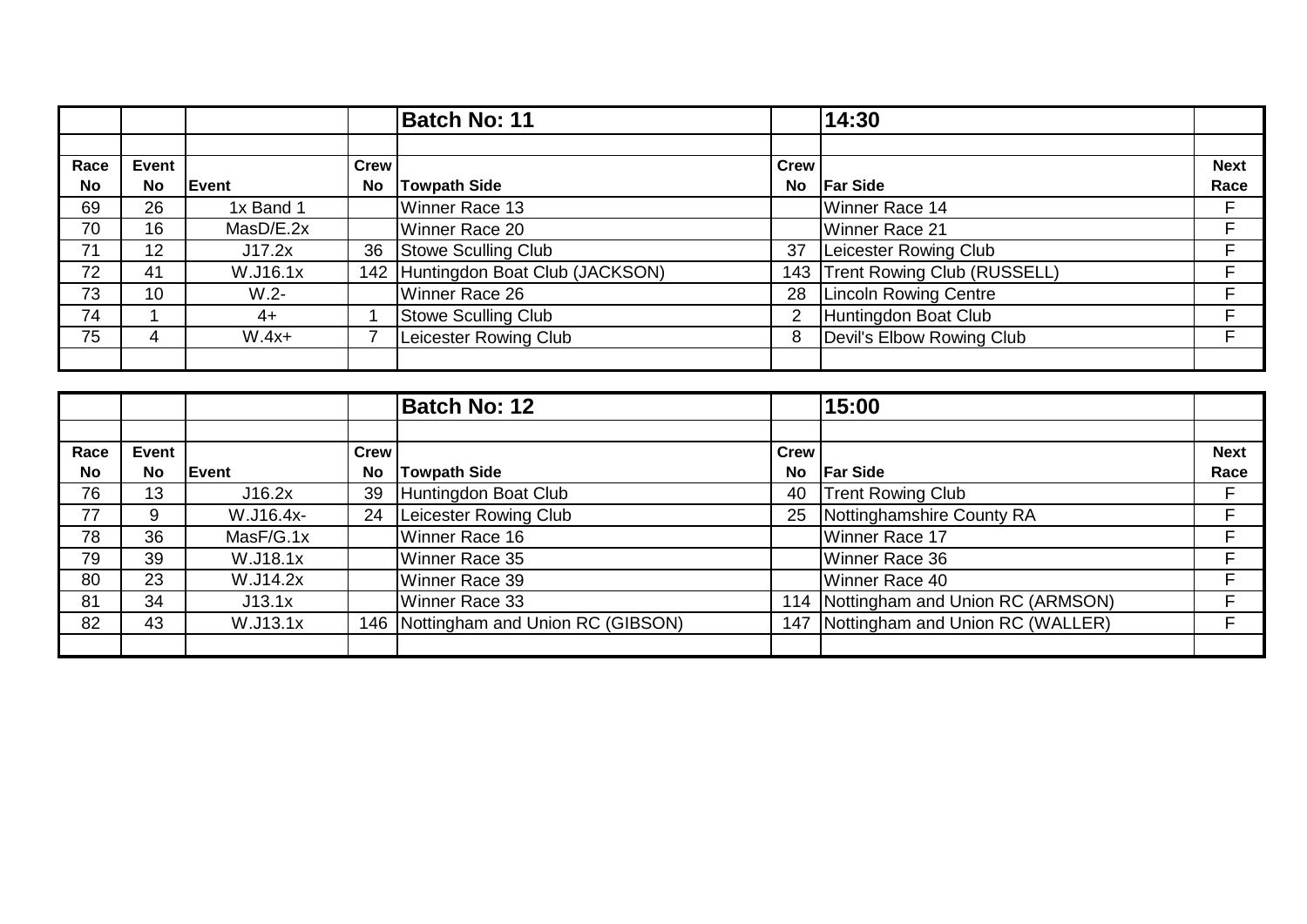|           |                |               |      | <b>Batch No: 13</b>            |             | 15:30                          |             |
|-----------|----------------|---------------|------|--------------------------------|-------------|--------------------------------|-------------|
|           |                |               |      |                                |             |                                |             |
| Race      | Event          |               | Crew |                                | <b>Crew</b> |                                | <b>Next</b> |
| <b>No</b> | <b>No</b>      | Event         | No   | <b>Towpath Side</b>            | <b>No</b>   | <b>Far Side</b>                | Race        |
| 83        | 5              | 4x-Band 1     |      | Winner Race 41                 |             | Derwent Rowing Club            | F           |
| 84        | 25             | Mx.2x         |      | Winner Race 34                 | 79          | <b>Trent Rowing Club</b>       | F           |
| 85        | 2              | W.4+ Band 1   | 3    | Nottingham Rowing Club         | 4           | Nottingham Trent University BC | Е           |
| 86        | 38             | W.1x Band 2   |      | Winner Race 37                 |             | Winner Race 38                 | Е           |
| 87        | 20             | W.J18.2x      | 62   | Leicester Rowing Club          | 63          | Loughborough Boat Club         | Е           |
| 88        | $\overline{3}$ | $W.4+$ Band 2 | 5    | Nottingham Trent University BC | 6           | <b>Lincoln Rowing Centre</b>   | E.          |
|           |                |               |      |                                |             |                                |             |

|           |       |               |           | <b>Batch No: 14</b> |             | 16:00                            |             |
|-----------|-------|---------------|-----------|---------------------|-------------|----------------------------------|-------------|
|           |       |               |           |                     |             |                                  |             |
| Race      | Event |               | Crew      |                     | <b>Crew</b> |                                  | <b>Next</b> |
| <b>No</b> | No    | <b>Event</b>  | <b>No</b> | <b>Towpath Side</b> | <b>No</b>   | <b>Far Side</b>                  | Race        |
| 89        | 6     | 4x-Band 2     |           | Winner Race 42      |             | Winner Race 43                   | F           |
| 90        | 11    | 2x            |           | Winner Race 56      |             | Winner Race 57                   | F           |
| 91        | 30    | J17.1x Band 2 |           | Winner Race 45      | 99          | Stowe Sculling Club (JAMES)      | Е           |
| 92        | 40    | W.J17.1x      |           | Winner Race 46      |             | Winner Race 47                   | E           |
| 93        | 15    | J14.2x        |           | Winner Race 53      |             | Winner Race 107                  | E           |
| 94        | 44    | W.J12.1x      |           | Winner Race 54      | 150         | Nottingham and Union RC (DUNCAN) | F           |
|           |       |               |           |                     |             |                                  |             |